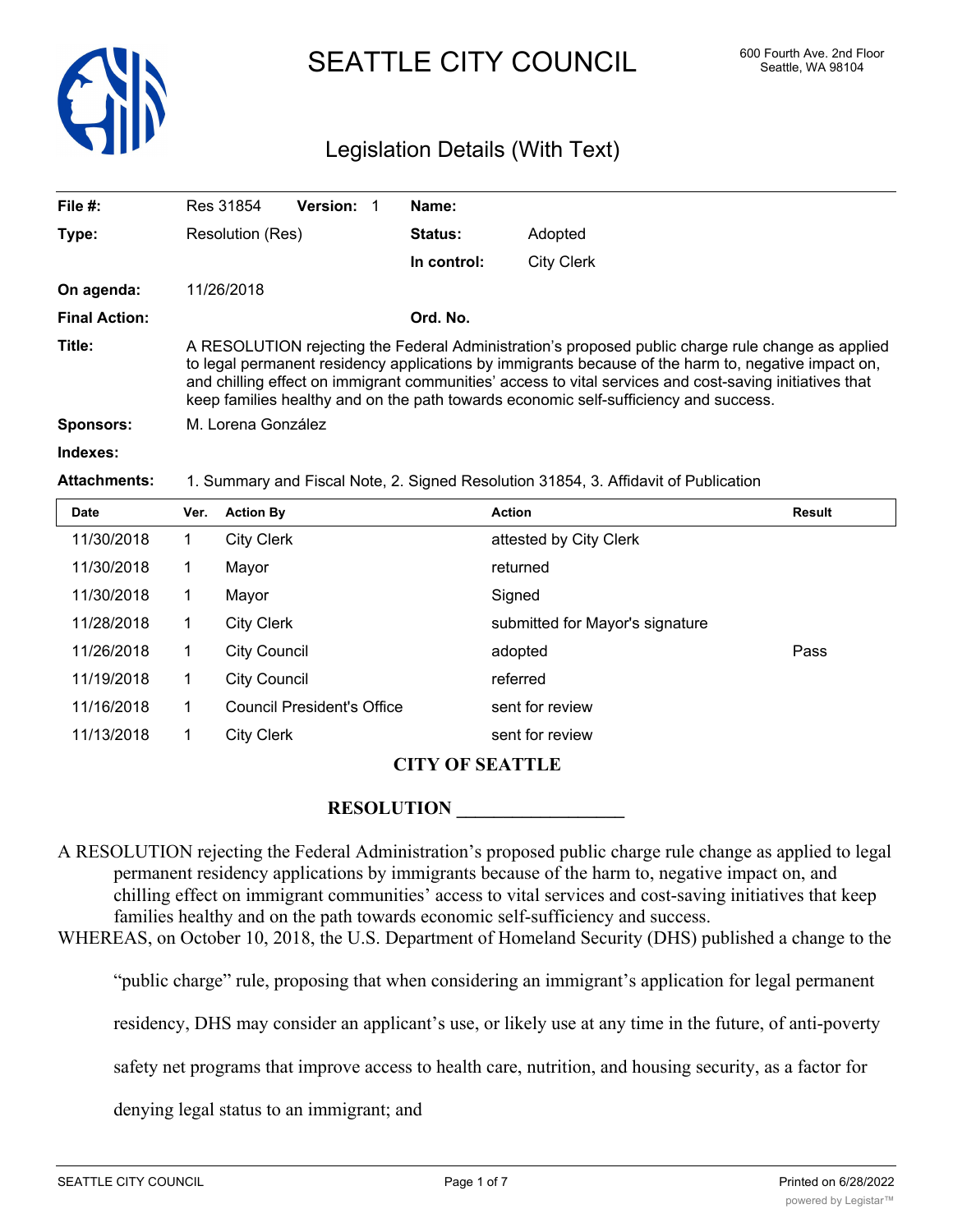- WHEREAS, U.S. Citizenship and Immigration Services currently only evaluates whether potential immigrants are likely to be a "public charge" when considering green card applications. Current policy evaluates only two types of public benefits in a public charge determination: cash assistance for income maintenance and institutionalization for long-term care at government expense; and
- WHEREAS, under the proposed rule change, benefits that could be considered in a public charge determination would include medical assistance, food stamps (SNAP), federally subsidized public housing or housing vouchers, and Medicare Part D subsidies; and
- WHEREAS, the Center on Budget and Policy Priorities estimates that, under the proposed public charge test, more than 100 million people - about one-third of the total U.S. population - would fail the publiccharge determination if they were required to take it today; and
- WHEREAS, according to New American Economy, Seattle's metro area immigrant residents paid \$8.0 billion in federal and local taxes in 2016 - a significant contribution to funding the very programs the proposed rule would penalize them for accessing; and
- WHEREAS, the proposed rule change in the process of consideration for visa or legal permanent residency status would severely discriminate against those with disabilities or chronic health conditions, impacting entire families based on the medical needs of a single family member; and
- WHEREAS, the proposed change also includes a "wealth test," providing preferential treatment for those determined to be in a high-income bracket and also allowing discretionary admission for applications who provide a "public charge bond" of no less than \$10,000 (with the final amount established on a case -by-case basis at the discretion of immigration officers). These provisions compromise the fairness of the immigration process by allowing the wealthy to skip ahead of the many who have been waiting for years, while also opening the door to abuse, corruption, and bias; and
- WHEREAS, although the rule does not apply to all immigrants like asylees, refugees, certain nonimmigrant visa holders, and other categories, the chilling effect and confusion in the immigrant community will be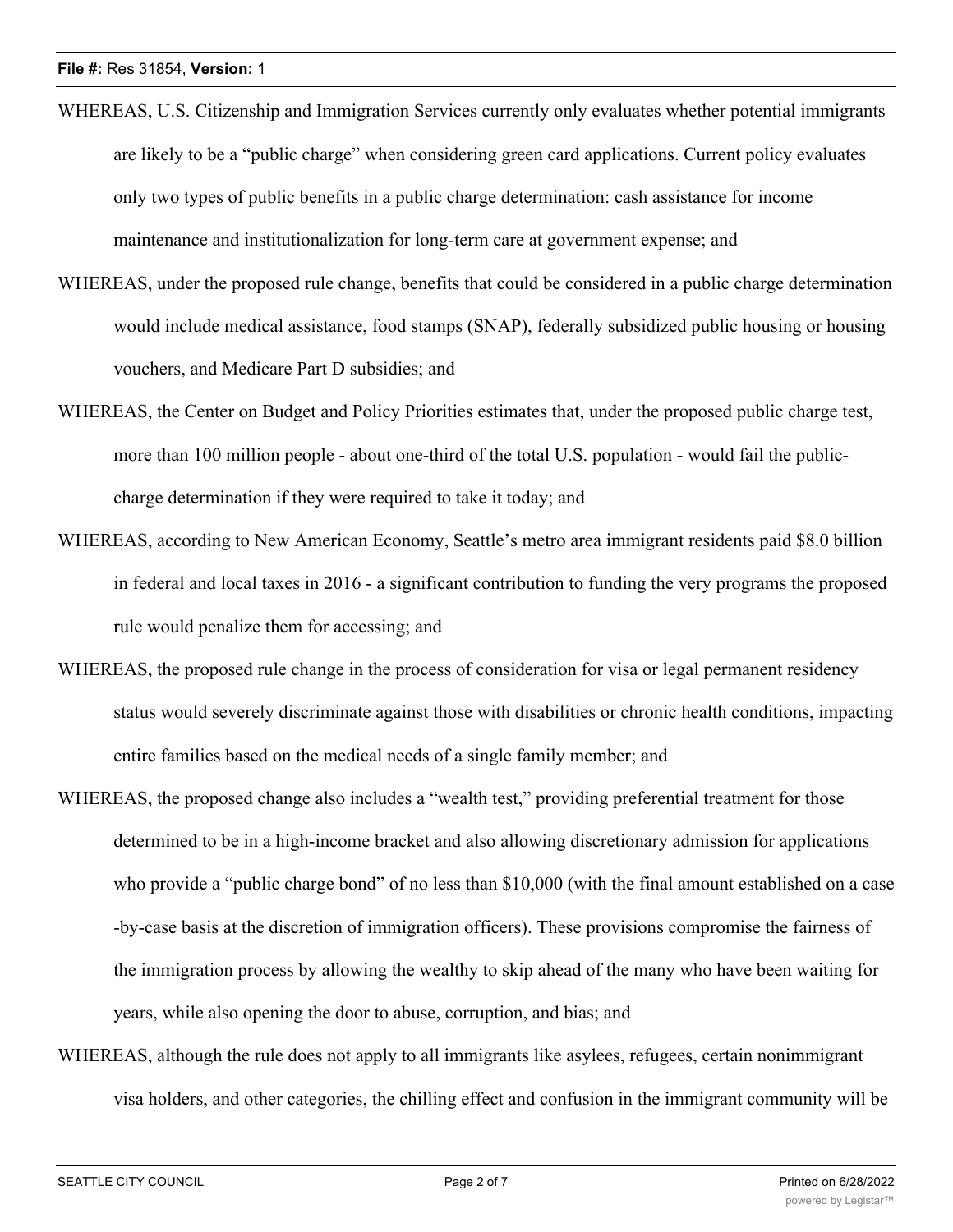large. This chilling effect on enrollment is already causing harm, with individuals asking for disenrollment from health care services or forgoing participation in programs that address food and/or housing security. There is a precedent for this chilling effect; in the years after 1996, when changes to the rules defining immigrant eligibility for benefits were made, fears about public charge exclusions caused enrollment rates of immigrants eligible for benefits to drop by as much as 37 percent; and

- WHEREAS, the DHS itself details the tremendous non-monetary damage that could result from the proposed rule, including: "worse health outcomes, including increased prevalence of obesity and malnutrition, especially for pregnant or breastfeeding women, infants, or children, and reduced prescription adherence; increased use of emergency rooms and emergent care as a method of primary health care due to delayed treatment; increased prevalence of communicable diseases, including among members of the U.S. citizen population who are not vaccinated; increases in uncompensated care in which a treatment or service is not paid for by an insurer or patient; and increased rates of poverty and housing instability; and reduced productivity and educational attainment;" and
- WHEREAS, the DHS also recognizes the significant negative economic impact threatened by its proposed rule, explicitly stating that it "may have downstream and upstream impacts on state and local economies, large and small businesses, and individuals," and describing the risk to a wide range of economic activity from healthcare providers and pharmacies, manufacturers, landlords, grocery retailers, and agricultural producers; and
- WHEREAS, this proposed rule change perpetuates stereotypes and biases that are not based in data and would dangerously exacerbate under-enrollment in life-saving and preventative health programs. Mixed status families, U.S.-born children with non-citizen parents, are less likely to receive SNAP or Medicaid compared to non-mixed status families. Nationwide, one million Latinx children, 95 percent of whom are U.S. citizens, are eligible for Medicaid or CHIP but are not enrolled; and

WHEREAS, advocates from the healthcare sector have expressed grave concerns about the negative impacts of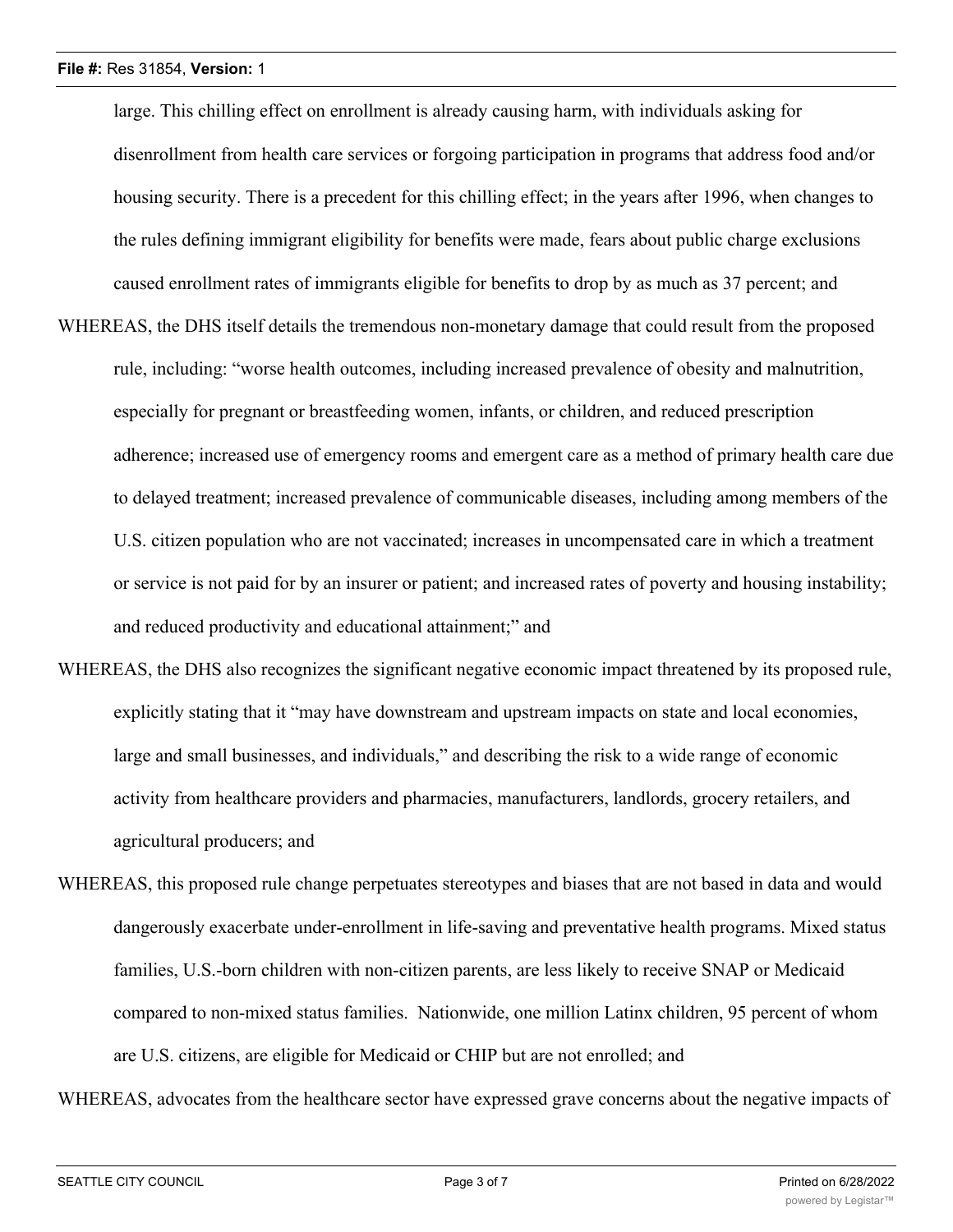this rule on hard fought gains in reducing healthcare access disparities. In Washington State, the uninsured rate declined from 14 percent in 2013 to 5.4 percent in 2016, resulting in a drop of uncompensated care in Washington from \$2.368 million to \$932 million. Each single percentage-point decline in the uninsured rate is associated with a \$167 million drop in uncompensated care. Underenrollment would likely reverse this trend via an uptick of uninsured immigrant households and result in an increase in uncompensated care, creating a significant financial threat to many hospitals and supportive services; and

- WHEREAS, food and nutrition advocates have expressed concern about the impact on women, infants, and children. If the Women, Infants, and Children (WIC) Food and Nutrition Service is or is perceived to be included in the public charge proposed rule, the positive impacts of WIC would be lost for mothers and their young children. Outcomes of WIC participation - a cost-saving, preventative health strategy include healthier, more nutritious diets, increased rates of immunization, 44 percent reduction in rates of low birth rate, lower rates of anemia in children, and children's increased readiness to learn; and
- WHEREAS, the impact of the proposed rule change for SNAP enrollment would also include loss of economic activity for local retail businesses where SNAP recipients purchase food. In Washington State, a 20 percent reduction in immigrant households enrolled in SNAP would result in 74,700 families not receiving SNAP benefits. This would translate to \$185.8 million of lost economic activity while spending in health care via Medicaid or Medicare would likely increase by \$104.5 million; and
- WHEREAS, Washington State has 3,285 homeless families with children and approximately 14 percent are immigrant families. Participation in rental assistance programs can be the difference between homelessness and having a safe, warm place to live. Children experiencing homelessness have disparate health and academic impacts; they are twice as likely to suffer from respiratory infections, at three times the risk of being hospitalized for asthma and are almost twice as likely to disengage from education and work opportunities. Access to rental assistance, therefore, can prevent the significant health and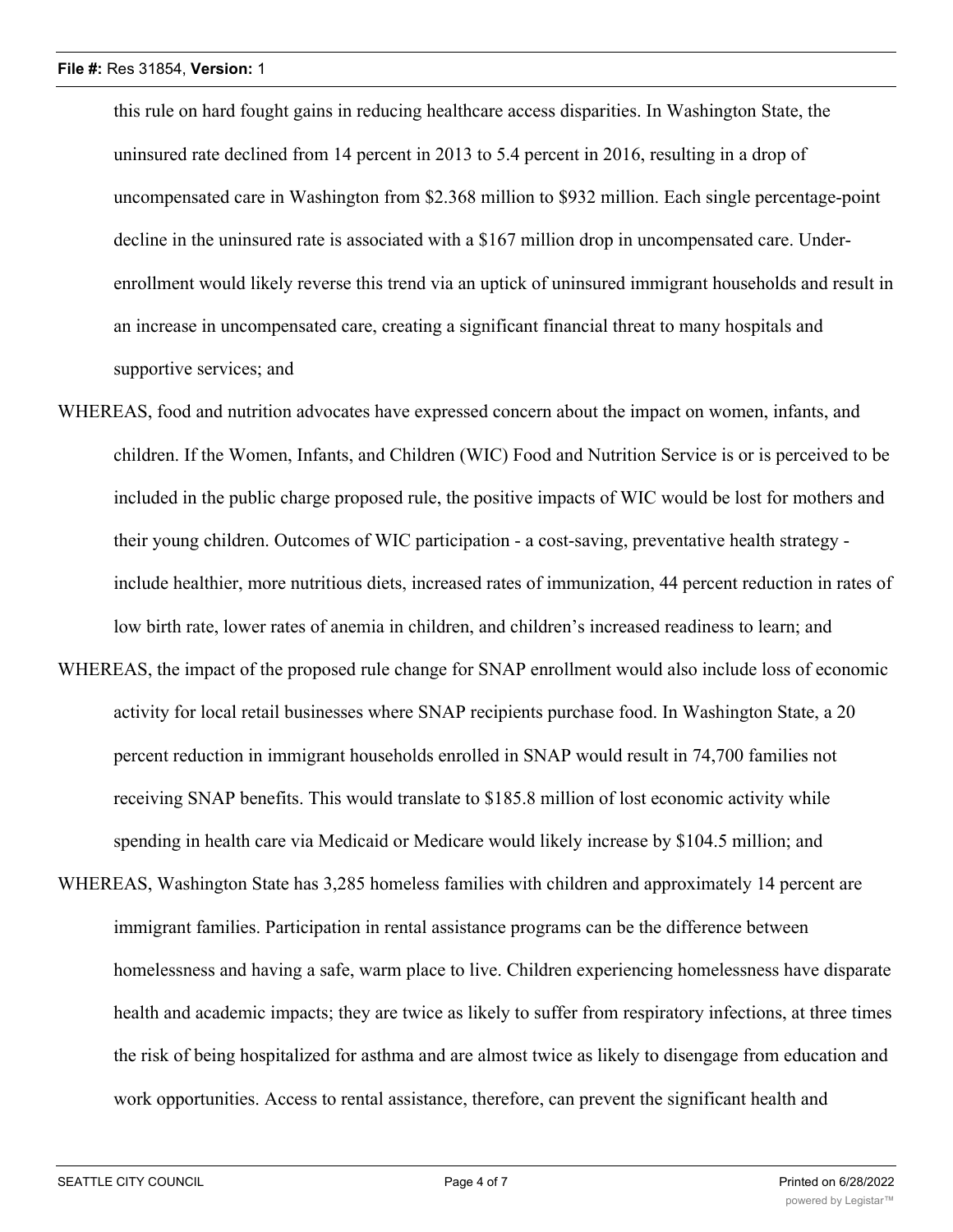educational impacts associated with homelessness, and supporting young people to obtain their high school diplomas is one of the strongest protective factors against adult homelessness; and

- WHEREAS, the proposed public charge rule would also likely negatively impact the overall enrollment in health care services, access to energy assistance programs, public assistance income, supplemental security income, Pell Grants for postsecondary students, and participation in free and reduced lunch programs for K-12 students; and
- WHEREAS, this proposed rule change represents yet another attempt by the Trump Administration to radically reshape the American legal immigration system, redefine who is "worthy" of being an American, and echoes America's history of arbitrary, race-based immigration policies that profoundly alter what America looks like as a country; and
- WHEREAS, any policy that forces millions of families to forgo using critical public services for fear of harming their immigration status, or that punishes families for having used public benefits, is nothing short of cruel and in direct contrast to the stated goals of Seattle-King County Public Health, which "works to protect and improve the health and well-being of all people in King County as measured by increasing the number of healthy years that people live and eliminating health disparities"; and
- WHEREAS, a national effort under the Protecting Immigrant Families Campaign has mobilized thousands of individuals across the country to stand against the proposed cruelty of the public charge rule change; and
- WHEREAS, The City of Seattle commends the leadership of Protecting Immigrant Families Washington Coalition members Asian Counseling and Referral Service, Children's Alliance, Columbia Legal Services, Entre Hermanos, Latinos Promoting Good Health, MomsRising, Northwest Health Law Advocates, and OneAmerica for their work to connect, educate, and mobilize Washington State families on the proposed rule change; and

WHEREAS, as a Welcoming City, Seattle must continue to stand against national policies and rules that target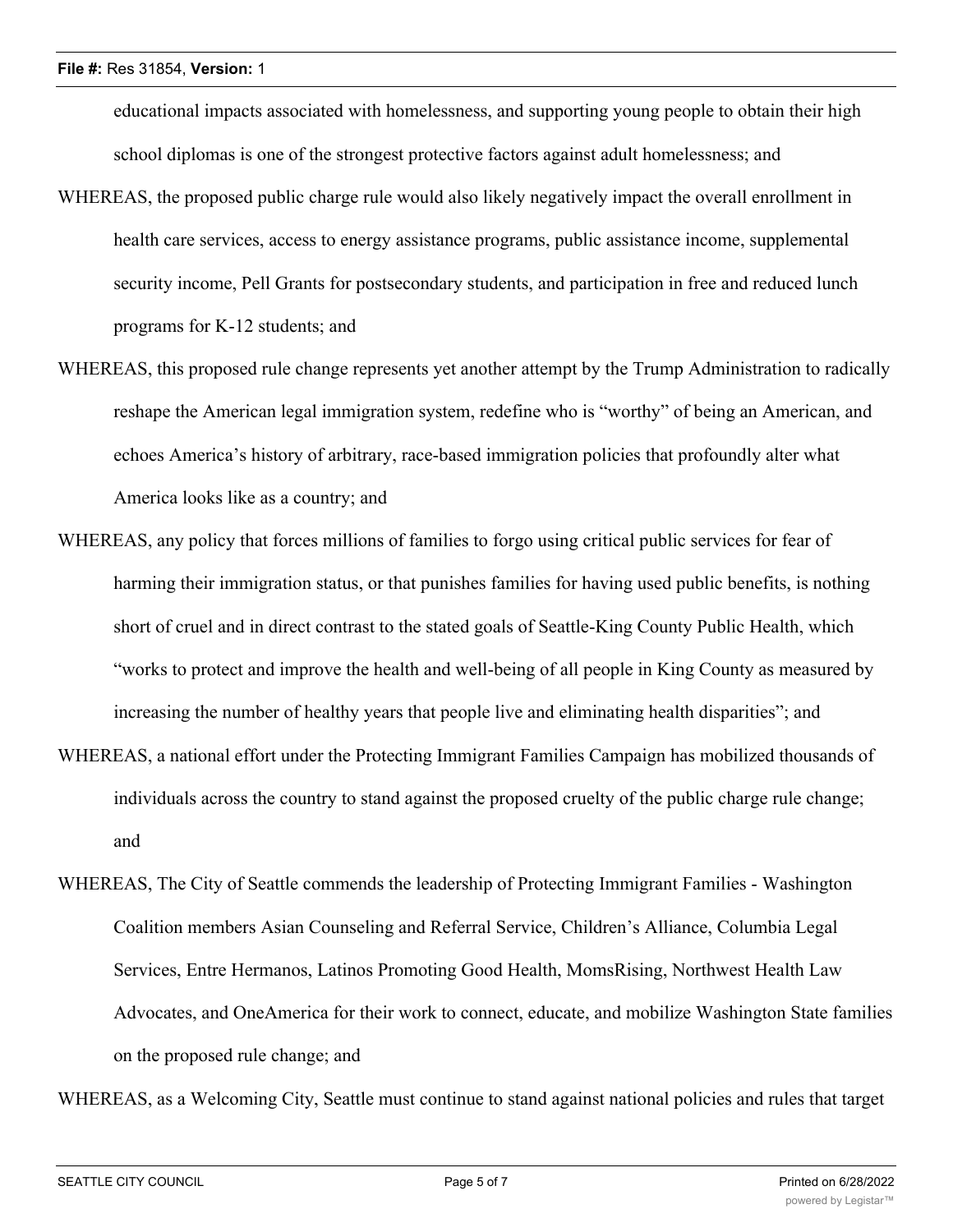the health and safety of our immigrant neighbors and communities, regardless of status; and WHEREAS, the DHS will accept public comments on the proposed public charge rule change until December 10, 2018; NOW, THEREFORE,

## **BE IT RESOLVED BY THE CITY COUNCIL OF THE CITY OF SEATTLE, THE MAYOR CONCURRING, THAT:**

Section 1. The City of Seattle supports the efforts of local and national leaders and local government that call on the federal government to abandon the Department of Homeland Security's October 10, 2018 proposed rule that will cause harm to every community across the country.

Section 2. The City of Seattle reaffirms its commitment and support to the immigrant community. The City will continue to provide vital City services to Seattle residents, regardless of citizenship status, that help build strong, healthy, ready-to-learn individuals.

Section 3. The City of Seattle will continue to work with local and national partners to help dispel myths and anxiety as well as educate the public about what the proposed public charge rule change means and how to engage in submitting a public comment.

Section 4. The City Council will consider, consistent with Council Rules, submitting a joint public comment on the proposed public charge rule on or before December 10, 2018, and will request the Office of Intergovernmental Relations to transmit the City Council's public testimony to the U.S. Department of Homeland Security and any other relevant federal agency.

Section 5. The City of Seattle encourages all residents to contact and thank Senators Maria Cantwell and Patty Murray, and Representatives Pramila Jayapal and Adam Smith for speaking out against the proposed rule change and acting in the interest and protection of their constituents.

| Adopted by the City Council the                           | dav of |        | , 2018, and signed by |
|-----------------------------------------------------------|--------|--------|-----------------------|
| me in open session in authentication of its adoption this |        | day of | 2018.                 |